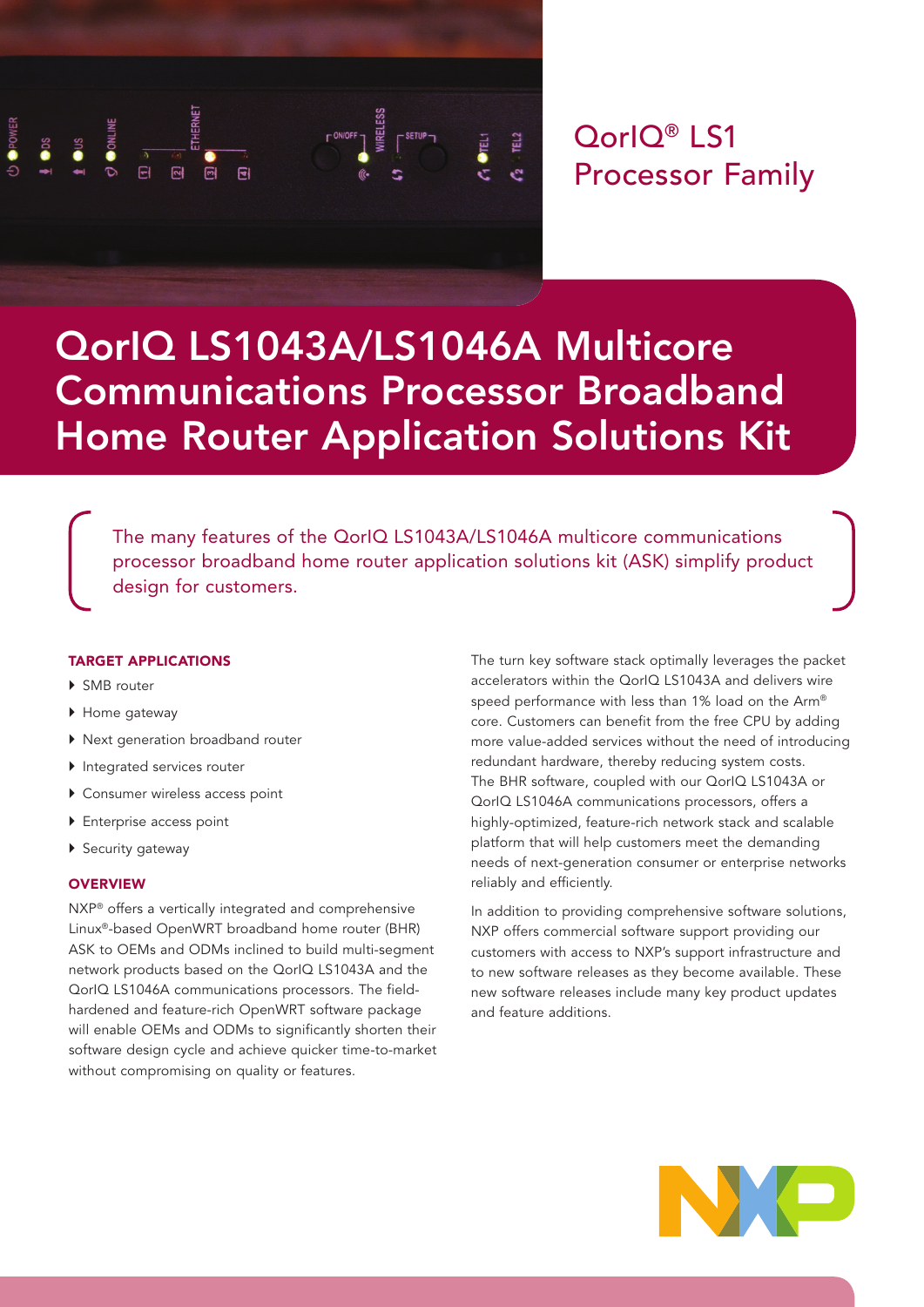### QorIQ LS1043A/LS1046A BROADBAND HOME ROUTER APPLICATION SOLUTION KIT BLOCK DIAGRAM



# SUPPORTED DEVICES

- ▶ QorlQ LS1043A and LS1023A [communications processors](https://www.nxp.com/products/microcontrollers-and-processors/arm-based-processors-and-mcus/qoriq-layerscape-arm-processors/qoriq-layerscape-1043a-and-1023a-multicore-communications-processors:LS1043A)
- ▶ QorlQ LS1046A and LS1026A [communications processors](https://www.nxp.com/products/microcontrollers-and-processors/arm-based-processors-and-mcus/qoriq-layerscape-arm-processors/qoriq-layerscape-1046a-and-1026a-multicore-communications-processors:LS1046A)

# QorIQ LS1043A/LS1046A OPENWRT LINUX BSP AND ASK OVERVIEW

The package includes access to the source code of all the board support packages (BSPs) and OpenWRT broadband home router ASK and binaries of the packet forwarding engine. A list of supported third-party software ecosystem categories is shown below.

#### Linux OpenWRT

- } U-Boot
- } BSPs
- **I** Linux kernel version 4.1
- } Linux file system
- ▶ Application drivers
- } Binary for packet forwarding engine
- Networking Services
- ▶ TCP/UDP
- $\blacktriangleright$  Ipv4

# QorIQ LS1043A AND QorIQ LS1046A FEATURES

| <b>Features</b>                                           | <b>Benefits</b>                                                                                                                                                                         |
|-----------------------------------------------------------|-----------------------------------------------------------------------------------------------------------------------------------------------------------------------------------------|
| Programmable packet<br>forwarding engine                  | Delivers 10 Gbit/s performance and provides flexibility to offload current<br>and future bandwidth demanding applications; reduces CPU load                                             |
| Hardened OpenWRT<br>distribution                          | More than six years of rigorous field tests and millions of deployments;<br>hardened and mature software distribution reduces time-to-market                                            |
| Flexible and highly<br>optimized software<br>architecture | Easy to port and integrate third-party software stacks; significantly reduces<br>software design cycle and ensures ample headroom for run-time services<br>even during peak performance |
| Hardware security                                         | Support for Secure Boot and trusted environment with high-performance<br>SEC engine and Gigabit encryption                                                                              |
| BSPs for hardware reference<br><b>EVM</b>                 | Suitable for software development and ASK performance benchmarking                                                                                                                      |
| Software compatibility                                    | Scalable software architecture and common code base across design for<br>varying customer needs                                                                                         |
| Unmatched support                                         | Commercial support packages gives customer direct access to R&D<br>get to production quickly                                                                                            |

- RFC 2684 routed, bridged
- } PPP/PPPoE
- } ICMP
- } NAT/NAPT
- ▶ IGMP and MLDv6
- } DHCP/DHCPv6
- ▶ 802.1d bridging
- ▶ IP forwarding
- } 802.1p, 802.q
- } (s)RTCP
- $\blacktriangleright$  (s)RTP
- IPv6
- ▶ Base protocol
- } Neighbor discovery
- } Auto-configuration
- } ICMPv6
- } Multicast addressing
- MLD<sub>v2</sub>